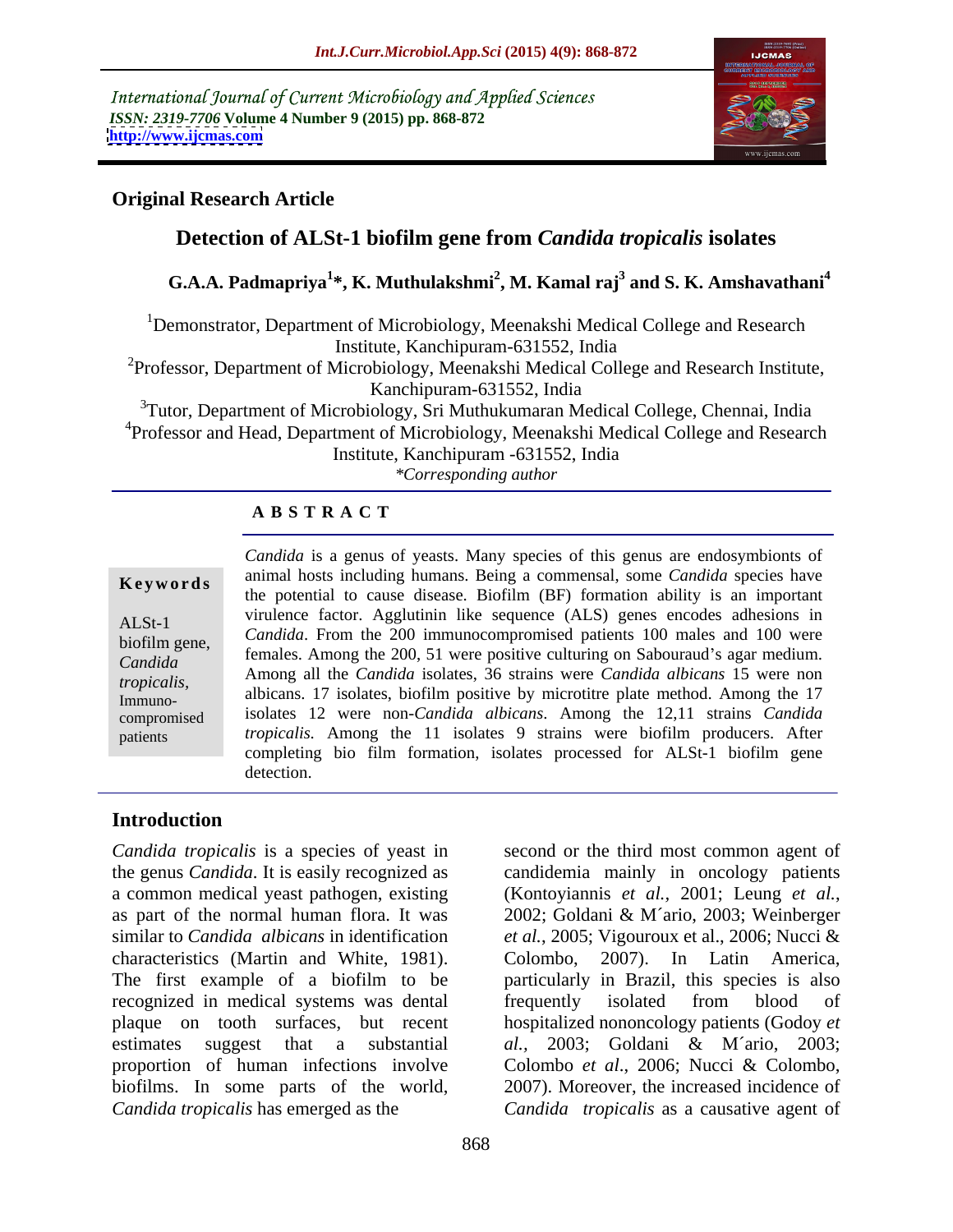nosocomial urinary tract infections has been infusion broth(BHIB) medium with glucose Lerma *et al.,* 2003; Rho *et al*., 2004; Jang *et*  infections especially because of the high variable length consisting entirely of a

Various clinical samples were collected from 200 patients visiting the Meenakshi Material & Methods medical college and hospital in Kanchipuram, Tamil nadu. Such as urine, DNA purification kit (PureFast® Bacterial sputum, throat swabs, vaginal swabs. During Jan 2012 to Jan 2013. All patients were immunocompromised. consumables and Primers are from HELINI

## **Biofilm formation**

Sterile 96-well microplates were used to evaluate biofilm formation (26). By using a It contains 2U of Taq DNA polymerase, loop, a spot of each isolate was placed into local 10X Taq reaction buffer, 2mM MgCl2, 1µl tubes containing 2 mL of brain heart

reported (Kauffman *et al.,* 2000; Alvarez- (0.25%) and incubated at 37 °C for 24 h. *al.,* 2005). Although *Candida tropicalis* is by using freshly prepared BHIB. From this less prevalent than *Candida albicans*, it final solution, 200 µL was placed into the remains an important cause of human microplates, which were then incubated at mortality rate of the patients (Costa *et al.*, microplates were rinsed with PBS 3 times 2000; Leung *et al.*, 2002; Goldani & M´ario, and then inverted to blot. Then 200 µL of 2003; Bedini *et al*., 2006). In addition, the 1% crystal violet was added to each well, emergence of isolates less susceptible to followed by incubation for 15 min. After azoles has been increasing (Hajjeh *et al.*, incubation, the microplate was again rinsed 2004; Yang *et al.*, 2004). ALS genes with PBS 3 times. Then 200 µL of ethanol conform to a basic three-domain structure :acetone mixture (80:20 w/v) was added to that includes a relatively conserved 5 each well. They were read at 450 nm using domain of 1299 to 1308 nucleotides (433 to an enzyme-linked immunosorbent assay 436 amino acids), a central domain of (ELISA) reader (Biorad) and the OD was tandemly repeated 108-bp motif, and a 3' for each strain. Staphylococcus aureus domain of variable length and sequence that ATCC was employed as the control strain. encodes a serine-threonine-rich protein Sterile BHIB without microorganism was (Hoyer *et al.* 1998b). employed as the negative control. The cutoff Biofilm (BF) formation ability is an averaging the OD of the wells containing important virulence factor. Agglutinin like sterile BHIB and by adding +2 standard sequence (ALS) genes codes adhesins in deviation. Samples with an OD higher than Candida (Galan ladero M A, 2013). the cutoff value were considered positive, **Material and Methods Example 20 were considered negative.** Then all tubes were diluted at a ratio of 1:20 37°C for 24 h. After incubation, the microplates were rinsed with PBS 3 times and then inverted to blot. Then  $200 \mu L$  of incubation, the microplate was again rinsed with PBS  $3$  times. Then  $200 \mu L$  of ethanol recorded for each well. Two wells were used value was determined by arithmetically whereas those with lower value than cutoff

## **Collection of Samples Detection of alst1 gene from candida tropicalis by PCR**

## **Material & Methods**

Genomic DNA purification kit), PCR Master Mix, Agarose gel electrophoresis consumables and Primers are from HELINI Biomolecules, Chennai, India.

## **2X Master Mix**

10X Taq reaction buffer, 2mM MgCl2, 1µl of 10mM dNTPs mix and PCR additives.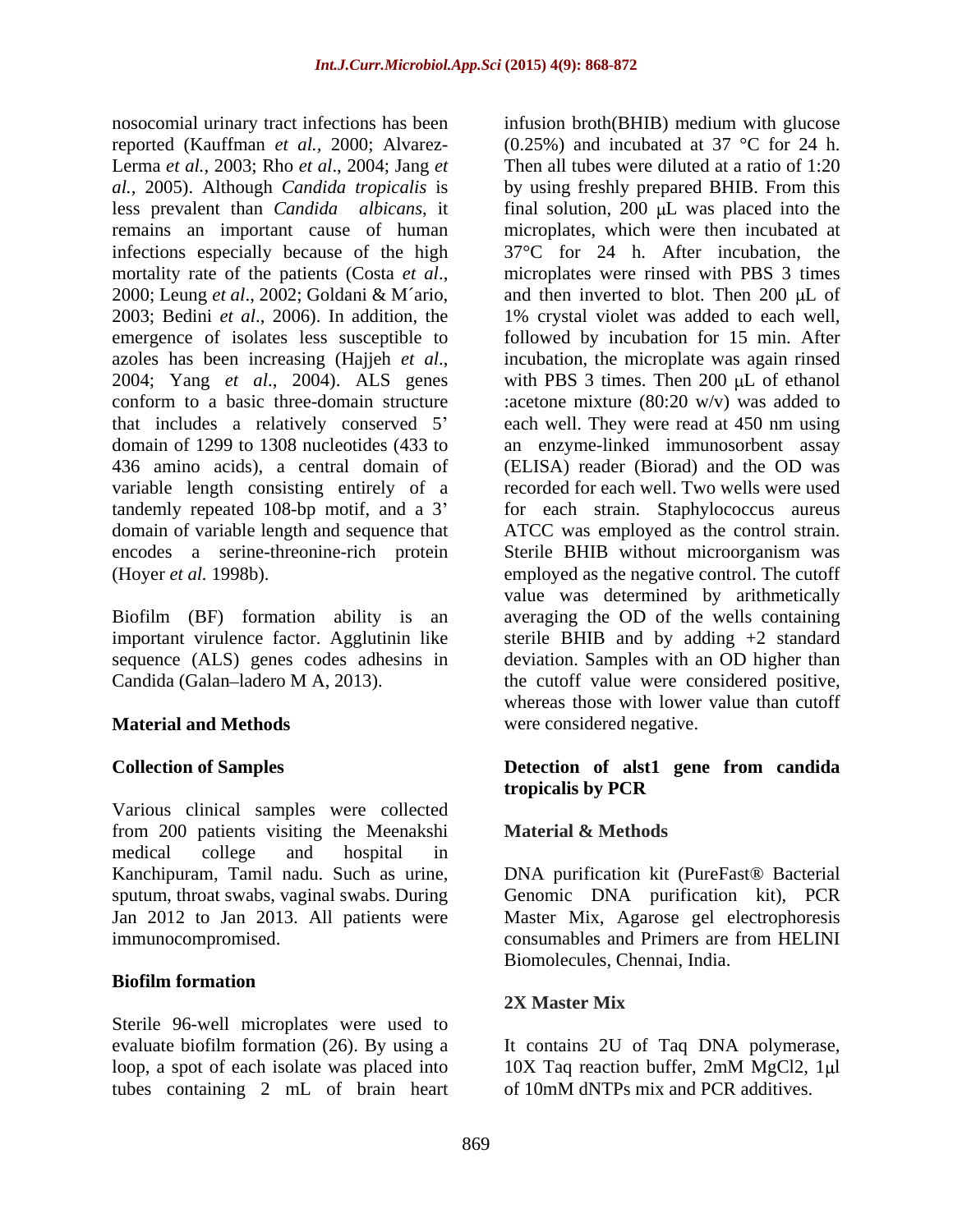Agarose, 50X TAE buffer, 6X gel loading buffer and Ethidium bromide are from

400 $\mu$ l of Lysis buffer and 40 $\mu$ l of Proteinase K [10mg/ml] is added and gently mixed well. Incubated in water bath at 70°C for 10 min. Transferred whole lysate into Pure Fast spin column and centrifuged at 10000rpm Forward Primer: 5'for 1min. Discard flow through and added 500 ul of Wash Buffer and Centrifuge at Reverse Primer: 5'-10000rpm1 min. Discard flow through and added 500ul of Wash Buffer-2 and centrifuged at 10000rpm for 1min. Repeated wash one more time. Discarded flow through and Centrifuged column for Reverse primer: 5'additional 2 minute to remove any residual TATTACCGCGGCTGCT-3' ethanol. Eluted DNA by adding 100µl of Elution Buffer and Centrifuged for 1min. Quality and Quantity of extracted DNA is checked by loading in 1% agarose gel and Control ALS1 unexpressed strain treated as 1µl of extracted DNA is used for PCR "Calibrator" amplification.

## **Result and Discussion**

From the 200 immunocompromised patients 100 males and 100 were females analysed.  $\rightarrow$ AF201686.1| *Candida tropicalis*<br>Among the 200, 51 (25.5%) were positive **agglutinin ALST1 gene** culturing on Sabouraud's agar medium.

Among all the *Candida* isolates, 36 strains ACCTTAATTATGCCATGTGTTTTTAAA were *Candida albicans* 15 were non TTTACTACTAGTGAAACTTCTATTGAT albicans. 17 (33.33%) isolates, biofilm positive by microtitre plate method. Among the 17 isolates 12 were non-*Candida albicans*. Among the 12,11 strains are *Candida tropicalis.* AATACCAATGCATATGGTACAATCAC

### **Agarose gel electrophoresis Results for detection of Alst-1 gene sequences in** *Candida tropicalis* **by PCR amplification**

HELINI Biomolecules, Chennai. Among the 12, 11 isolates were *Candida*  Pellet is suspended in 200µl of PBS. Added positive in 9 strains and negative in 2 50µl of Lysozyme and incubated at 37°C for strains. Self designed primer was used for 15min. detection of ALSt-1 gene in *Candida tropicalis* strains, the ALSt-1 gene was *tropicalis* and this gene was sequenced and its confirmed by 16s rRNA (calibarator).

#### **Primer used for ALSt-1 Gene detection**

Forward Primer: 5'-GTGACACAGAGTGTTCCTGATAA-3 Reverse Primer: 5'-TGGTAGTACATTGAGTGGTGTATG-3 16S rRNA Gene: [Housekeeping gene] Forward primer: 5'-TACGGGAGGCAGCAGT-3 Reverse primer: 5'-TATTACCGCGGCTGCT-3' 16S rRNA gene expression as "Normalizer" ALS1 gene expressed strains as Unknowns" experience of the set of the set of the set of the set of the set of the set of the set of the set of the set of the set of the set of the set of the set of the set of the set of the set of the set of the set of Calibrator" and the contract of the contract of the contract of the contract of the contract of the contract of the contract of the contract of the contract of the contract of the contract of the contract of the contract o

PCR Product size: 450bp

## **Gene sequence**

### **>AF201686.1|** *Candida tropicalis* **agglutinin ALST1 gene**

**Biofilm formation** TTCTCCAGCAAATGTAAATGTATCAC GGCATATCAATGAAAAGAGTTGCTGT CGGCAGCCAATGCCGGTGACACATTT ACCTTAATTATGCCATGTGTTTTTAAA TTAACTGTGGGTAGTAAATCCTATGC TACTTGTAATTTCAATGCTGGGGAAC ATTTTACCACTTTTTCTAGTTTGAGTT GTACTGTGACACAGAGTGTTCCTGAT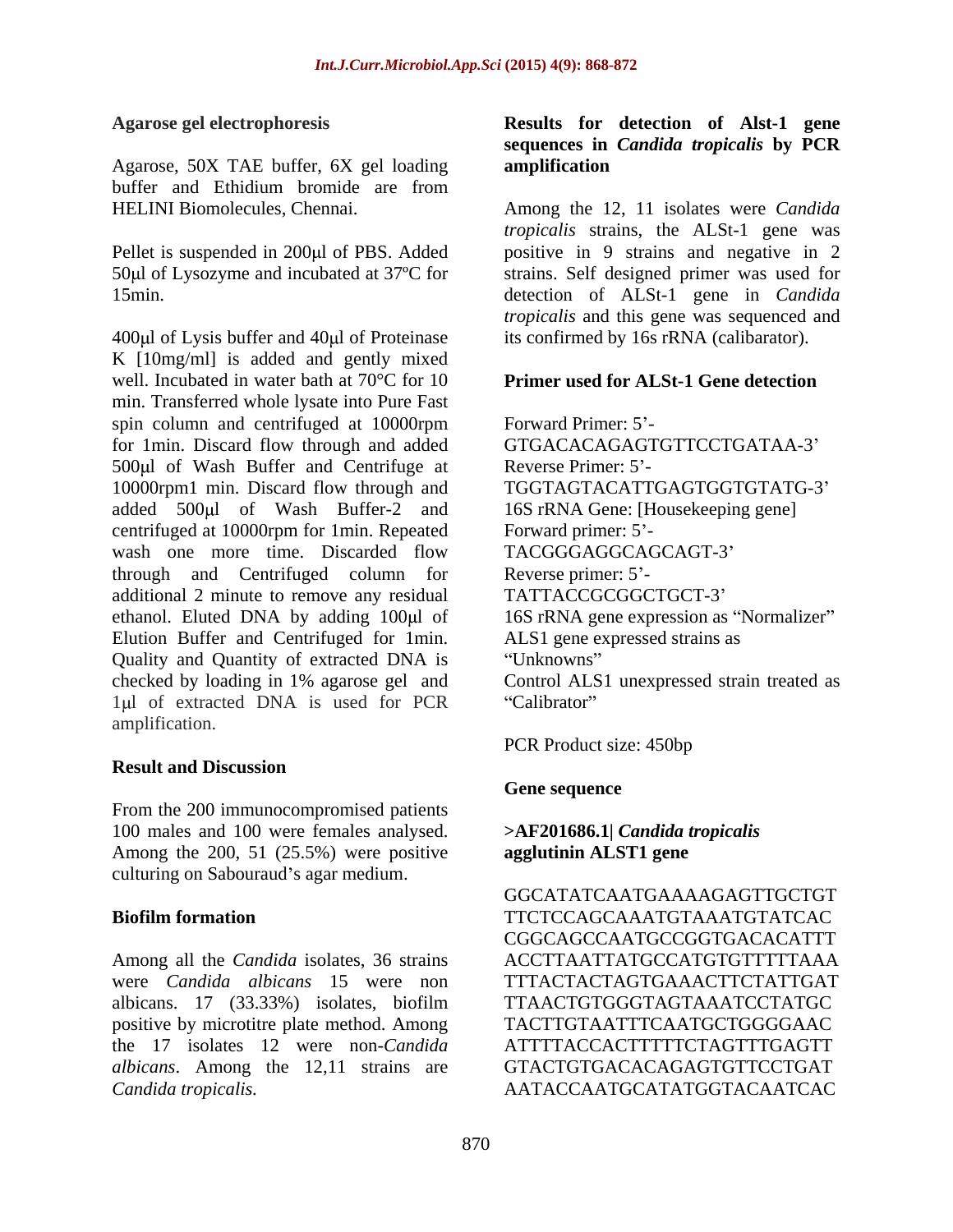TGTTCCACTTGCCTTTAATGTTGGGGG Sample 6 to 9 CTCTGGTCGTGATGTCGATCTTACTG ATGCAAAGTGTTTTACTACAGGTGAT TCGAAGGTGCCGGTACTTTGAATGAC GGTTGCACCATTGTGTTCTAATGGGT TCAACAACAAAGGGTTTTTCAATTGA TTGTAACAATATTCAAGCTGGTATTA CTAGTCAATTGAATGCATGGGGTTTT Among the 11 strains of *Candida tropicalis,* GCAATACAAAATTGAATTGGTCGGGA TATGTTAACAGTGATGCAGATTCTGA AGGTATGGAAATTGTTGTTGCTACTA CTACTGGTACTGGTTCTACTACTGGT GTTACAACATTACCATTTGATAAAAC Alvarez-Lerma, F.; Nollas-Salas, J.; Le ´on, CAAAGACAAAACCAAAACAATTCAA C.; Palomar, M.; Jord´a R, Carrasco, N. & GTTATTGAACCAATTCCAACTACAAC AGTTACTACTTCATACCTCGGTGTCA CAACCTCTTTTTCGACCATTACTGCTA medical un<br>CTATCGGAGAAACAGCTACTCTTGTC 1069–1076. CTATCGGAGAAACAGCTACTCTTGTC

gene: All the 9 alst-1 genes was 450 bp size.



#### Sample 6 to 9



CCAACGGACCTGCAAAGCTTTTCATA 9 strains produce biofilm formation in CACCACTCAATGTACTACCACTAGTT microtitre plate method. Among 36 strains ATTCCATAACTTTTAGTACTATTCCAA of *Candida albicans* only 5 strains produces AAGGTTTACGTCCATTCATTGATGCTT biofilm. During this study period *Candida*  ATATTAAAGCACCTACTTCCACATAC *tropicalis* shows high biofilm production CCCATGACATACACTTACAAATATGT than *Candida albicans*. So further study was TTGTTCCGATGGAAAATCATATAATG done in *Candida tropicalis*, for the detection of biofilm ALSt-1 gene.

#### **References**

- Bobillo, F. (2003) Candiduria in critically ill patients admitted to intensive care medical units. Intensive Care Med 29: 1069–1076.
- ATTGATATGCC Bedini, A.; Venturelli, C.; Mussini, C.; Gel image of 9 *Candida tropicalis* ALSt-1 Rumpianesi, F.; Barchiesi, F. & Esposito, Sample 1 to 5 and and antique susceptionity patterns in Bedini, A.; Venturelli, C.; Mussini, C.; Guaraldi, G.; Codeluppi, M.; Borghi, V.; Rumpianesi, F.; Barchiesi, F. & Esposito, R. (2006) Epidemiology of candidaemia and antifungal susceptibility patterns in an Italian tertiary-care hospital. Clin<br>Microbiol Infect 12: 75–80. Microbiol Infect 12: 75–80.
	- Colombo, A.L.; Nucci, M.; Park, B.J.; Noue'r, S.A.; Arthington-Skaggs, B.; Matta, D.A. &Warnock, D.;Morgan, J.;(2006) for the Brazilian Network Candidemia Study - Epidemiology of candidemia in Brazil: a nationwide sentinel surveillance of candidemia in eleven medical centers. J Clin Microbiol 44: 2816–2823.
	- Costa, S.F.; Marinho, I.; Araujo, E.A.; Manrique, A.E.; Medeiros, E.A. & Levin,